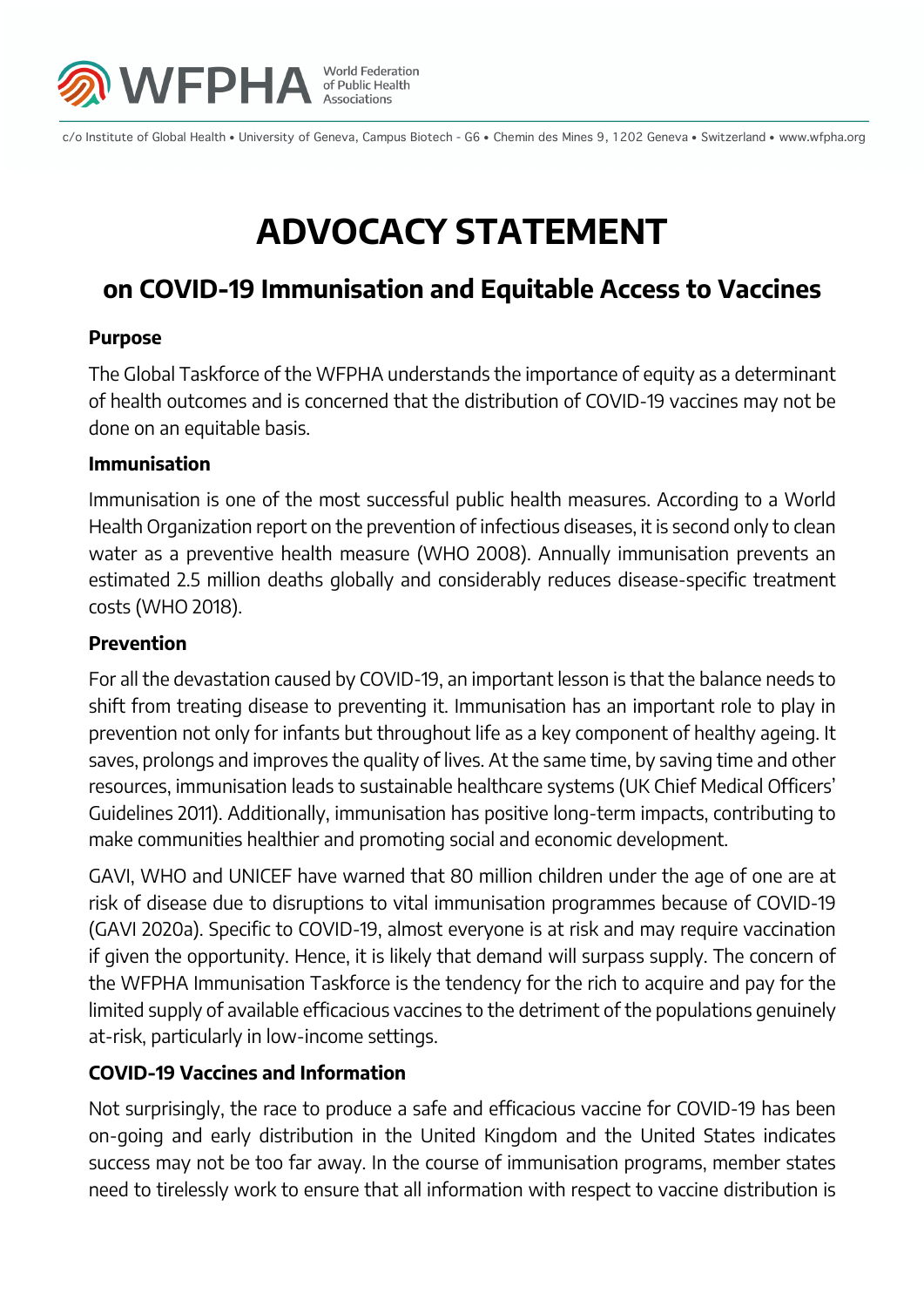

c/o Institute of Global Health • University of Geneva, Campus Biotech - G6 • Chemin des Mines 9, 1202 Geneva • Switzerland • www.wfpha.org

stored in secure, audited and updated immunisation information systems. This promotes central reporting, transparency, equitable distribution across the population and informed decisions leaving no one behind.

An important lesson from previous immunisation programs is that, even when effective and safe vaccines are available, vulnerable persons in low-income settings usually do not have access to these vaccines for some time, if at all. There is a myriad of reasons for this state of affairs. These include (among others) high cost of vaccination programmes for countries, health systems, families and individual, individual's poor geographical access to vaccination centres, and inadequate supply of available vaccines due to competition.

The Global Immunisation Taskforce of the WFPHA supports the efforts of COVAX, a global collaboration of governments, global health organisations, manufacturers, scientists, private sector, civil society and philanthropy, in its aim for a global solution to this pandemic by ensuring equitable access to effective and safe COVID-19 vaccines to all countries no matter their wealth (GAVI 2020b).

### **Therefore, the WFPHA Global Immunisation Taskforce recommends:**

1. The international community should continue the process of collaboration to support research and development of effective COVID-19 vaccines from multiple centres

2. The international community should establish a COVID-19 vaccination fund to support needy but resource-constrained countries

3. Support for the World Health Organization in its efforts to coordinate the response to COVID-19 and in the development of an appropriate vaccine

4. National authorities financially support the WHO and invest in strengthening national health systems with a particular focus on sustainable immunisation programs

5. Support for COVAX in its efforts to ensure equitable access of COVID-19 vaccines around the world with special focus on vulnerable populations, particularly in resource-constrained countries.